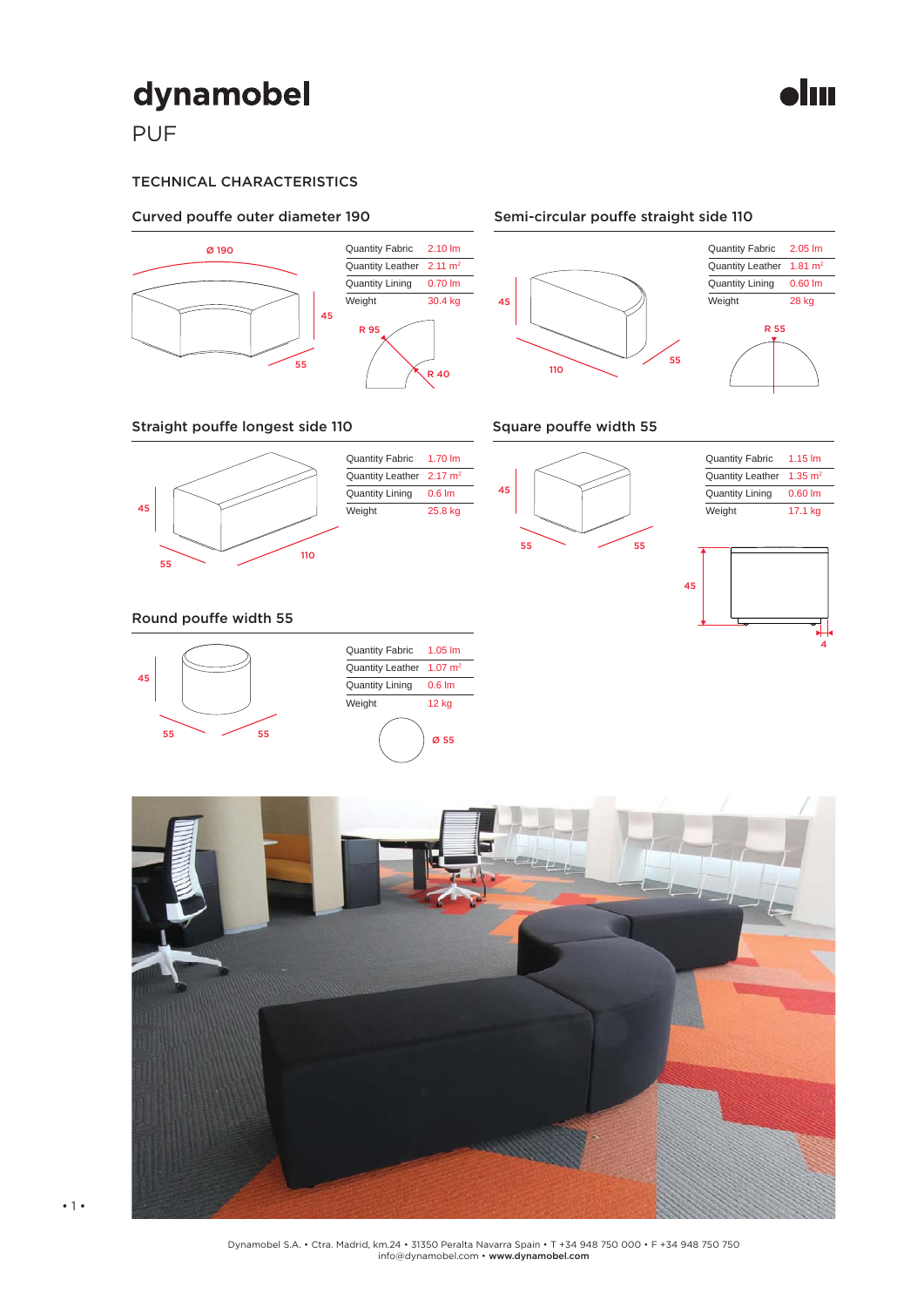## dynamobel

PUF





**STRUCTURE** Box made of 19-mm thick chipboard and 3-mm thick MDF.

Jm

Encased on the four sides with 10-mm thick foam with a density of 60 kg/m<sup>3</sup> and on top with a 60-mm thick double layer of foam with densities of 35 kg/m<sup>3</sup> and 60 kg/m<sup>3</sup> for greater comfort.

The entire piece is covered with fabric or leather, to order, and the base is finished with lining.

Perimeter plinth set back from the edge of the pouffe made of 2-mm thick steel tube profiling measuring 30x30, painted epoxy black. The plinth rests on polyamide levellers.